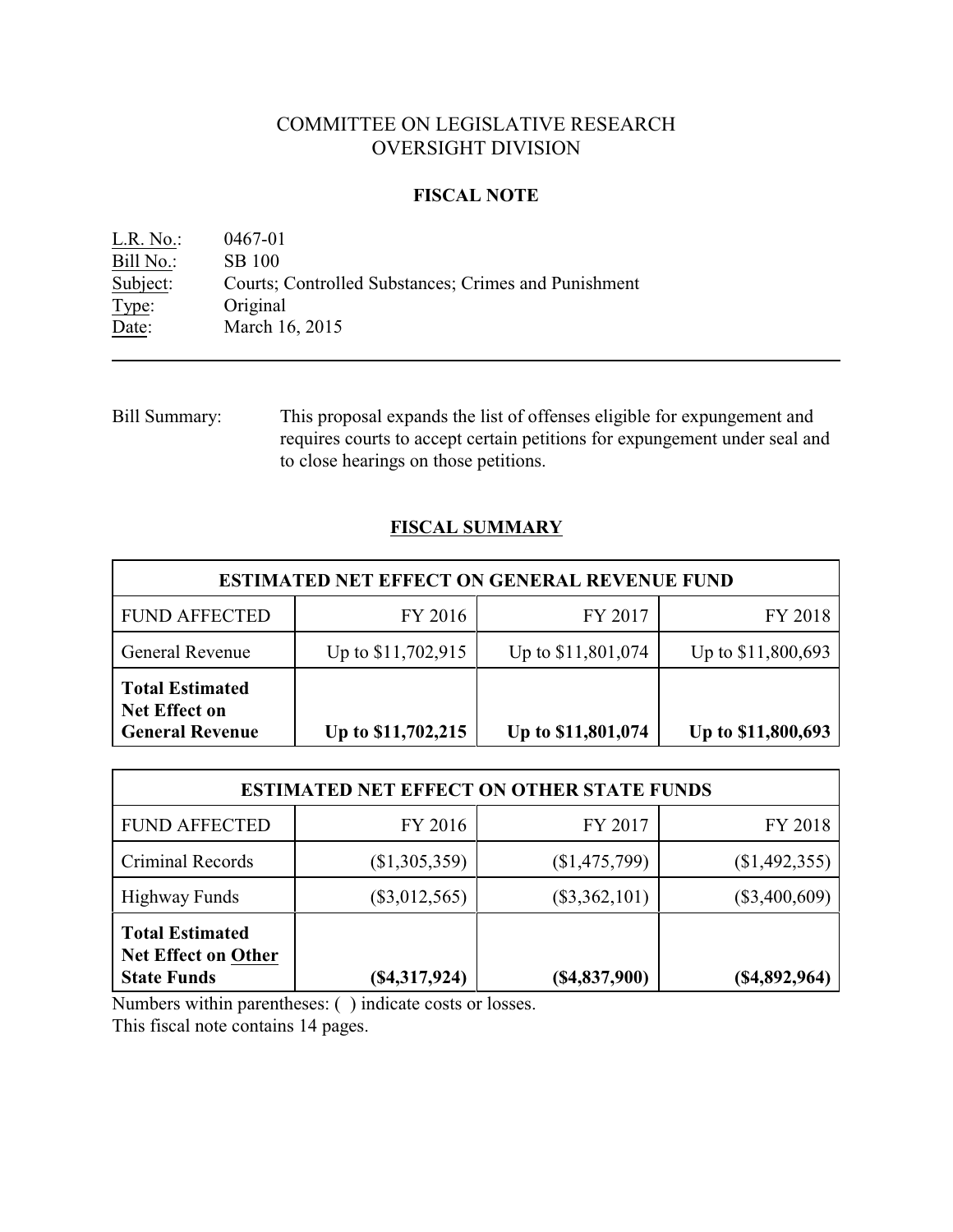L.R. No. 0467-01 Bill No. SB 100 Page 2 of 14 March 16, 2015

| <b>ESTIMATED NET EFFECT ON FEDERAL FUNDS</b>                               |                         |                         |                         |  |
|----------------------------------------------------------------------------|-------------------------|-------------------------|-------------------------|--|
| <b>FUND AFFECTED</b>                                                       | FY 2016                 | FY 2017                 | FY 2018                 |  |
| Federal Highway                                                            | \$0 or $(\$31,000,000)$ | \$0 or $(\$62,000,000)$ | \$0 or $(\$62,000,000)$ |  |
|                                                                            |                         |                         |                         |  |
| <b>Total Estimated</b><br><b>Net Effect on All</b><br><b>Federal Funds</b> | \$0 or (\$31,000,000)   | \$0 or (\$62,000,000)   | \$0 or (\$62,000,000)   |  |

| <b>ESTIMATED NET EFFECT ON FULL TIME EQUIVALENT (FTE)</b>    |               |               |               |
|--------------------------------------------------------------|---------------|---------------|---------------|
| <b>FUND AFFECTED</b>                                         | FY 2016       | FY 2017       | FY 2018       |
| <b>General Revenue</b>                                       | 1 FTE         | 1 FTE         | 1 FTE         |
| Criminal Records                                             | <b>25 FTE</b> | <b>25 FTE</b> | <b>25 FTE</b> |
| <b>Highway Funds</b>                                         | <b>68 FTE</b> | 68 FTE        | 68 FTE        |
| <b>Total Estimated</b><br><b>Net Effect on</b><br><b>FTE</b> | <b>94 FTE</b> | <b>94 FTE</b> | <b>94 FTE</b> |

 $\boxtimes$  Estimated Net Effect (expenditures or reduced revenues) expected to exceed \$100,000 in any of the three fiscal years after implementation of the act.

|                      | <b>ESTIMATED NET EFFECT ON LOCAL FUNDS</b> |         |         |
|----------------------|--------------------------------------------|---------|---------|
| <b>FUND AFFECTED</b> | FY 2016                                    | FY 2017 | FY 2018 |
| Local Government     | \$0                                        | \$0     |         |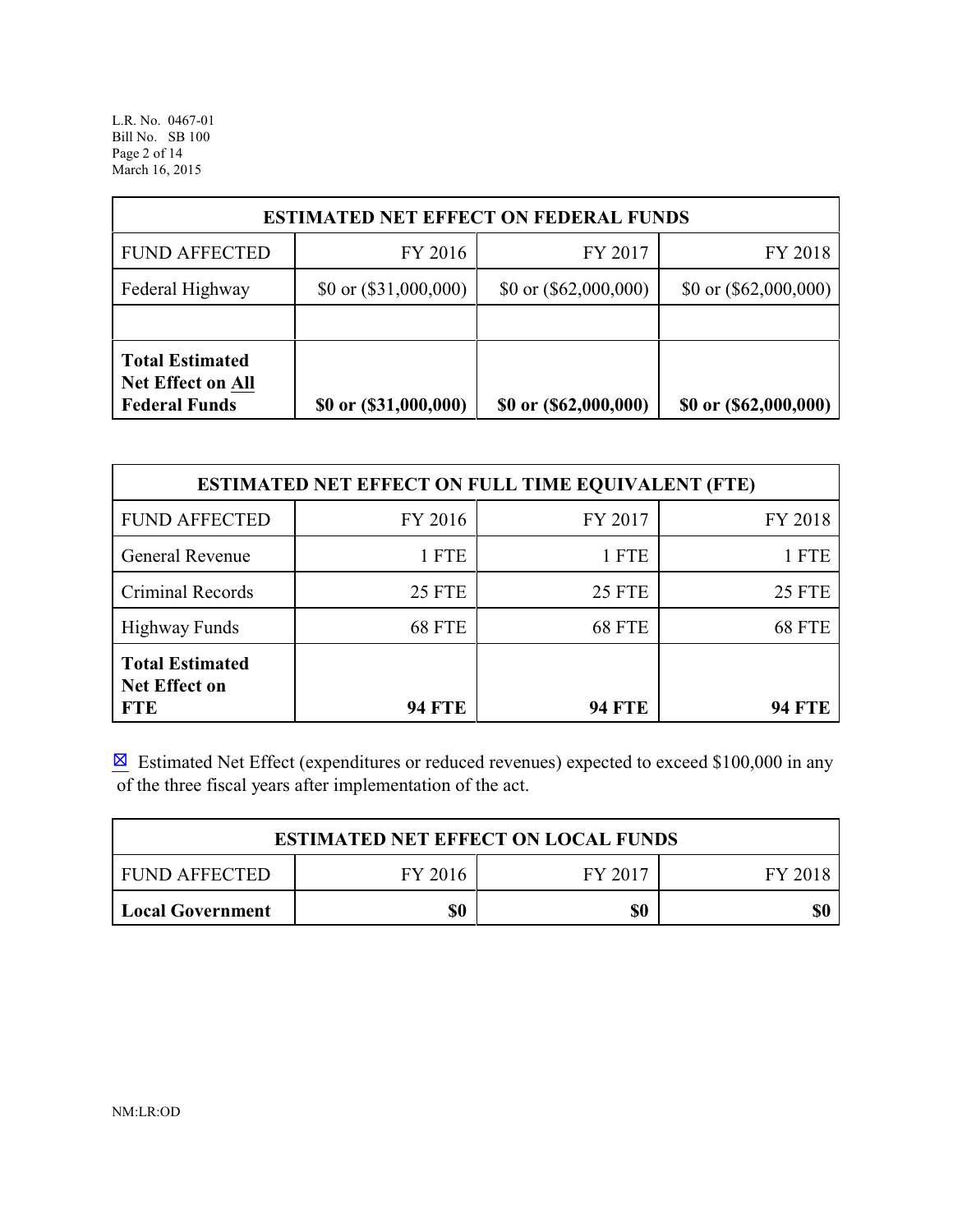L.R. No. 0467-01 Bill No. SB 100 Page 3 of 14 March 16, 2015

#### **FISCAL ANALYSIS**

#### ASSUMPTION

Officials at the **Department of Public Safety's Missouri Highway Patrol** assume the Criminal Justice Information Services Division (CJIS) states that there are currently 922,906 arrest charges that could potentially qualify for expungement under this new legislation. Of those, at least 311,455 are old enough to qualify under the required number of years for a felony or misdemeanor restriction created by this bill. If every person who is qualified to have his or her record expunged would submit a petition, there would be approximately 311,455 petitions for expungement and this would require 252 FTE (311,455/1,237). There are an average of 85,000 arrests made each year for violations of these sections which provides the potential number for petitions each year after the initial eligible petitions were processed.

1 FTE = 1,856 hours (average work hours per year) x 60 minutes per hour = 111,360 minutes per year.

The current average time per petition to log, process, research, review, create related correspondences, and to expunge the information when the order is received is 90 minutes. Therefore, one FTE can handle 1,237 expungements per year = 111,360 / 90.

With the current estimated potential of approximately 311,455 petitions eligible for expungement upon enactment of this legislation, the following percentages of persons actually requesting an expungement will directly relate to the number of FTE required:

 $10\% = 311,455 \text{ x}.10 = 31,146 / 1,237 = 25.18 \text{ FTE}$  $20\% = 311,455$  x .20 = 62,291 / 1,237 = 50.36 FTE  $30\% = 311,455$  x  $.30 = 93,437 / 1,237 = 75.53$  FTE  $40\% = 311,455$  x  $.40 = 124,582 / 1,237 = 100.71$  FTE  $50\% = 311,455$  x  $.50 = 155,728 / 1,237 = 125.89$  FTE  $60\% = 311,455$  x  $.60 = 186,873 / 1,237 = 151.07$  FTE  $70\% = 311,455$  x  $.70 = 218,019 / 1,237 = 176.25$  FTE  $80\% = 311,455$  x  $.80 = 249,164 / 1,237 = 201.43$  FTE  $90\% = 311,455$  x  $.90 = 280,310 / 1,237 = 226.60$  FTE  $100\% = 311,455 / 1,237 = 251.78$  FTE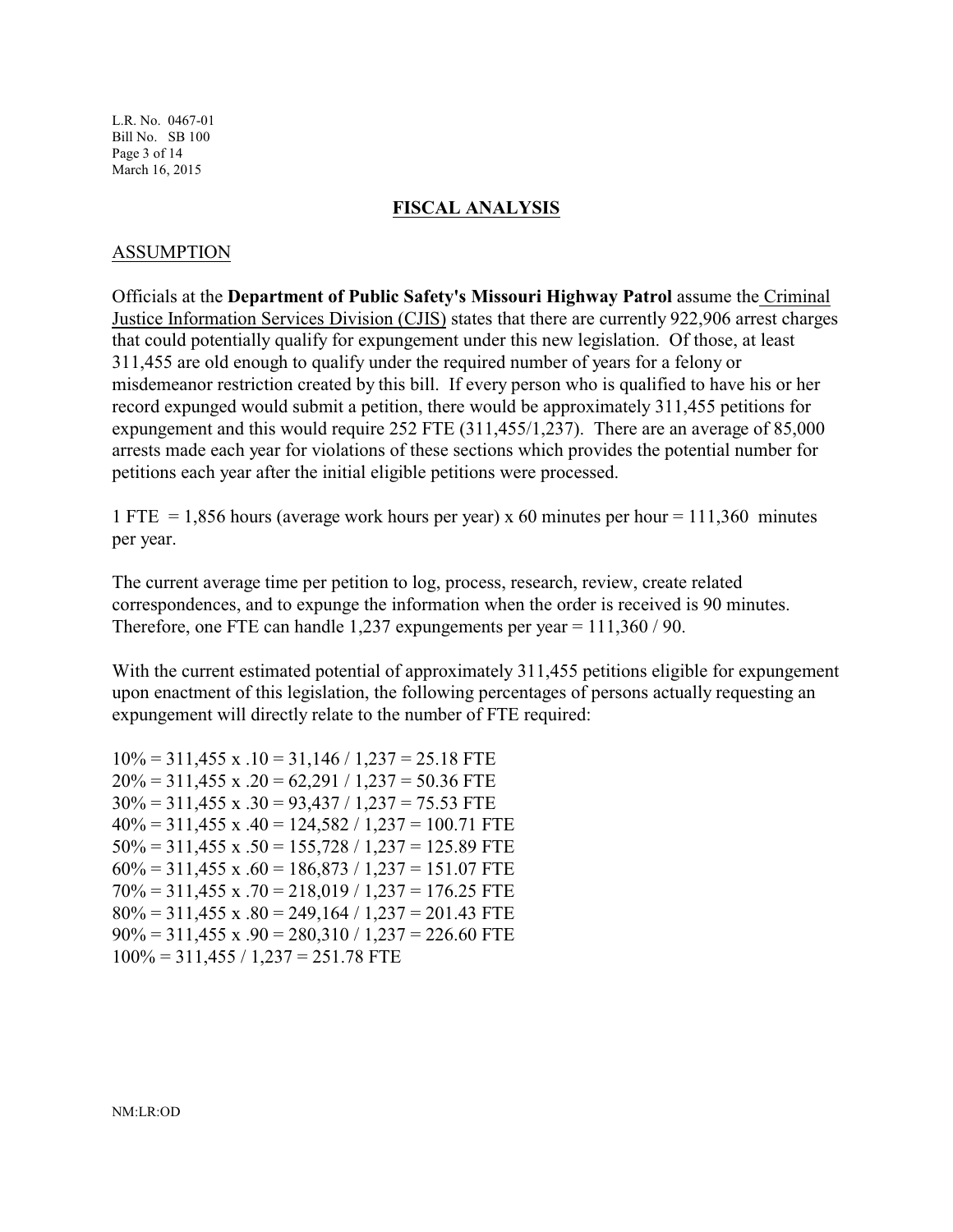L.R. No. 0467-01 Bill No. SB 100 Page 4 of 14 March 16, 2015

#### ASSUMPTION (continued)

While it is unrealistic to project that 100% of the persons eligible would file petitions for expungement, it would be a conservative estimate that 20 to 30 percent would file each year. CJIS realizes this is a significant number of new FTE and would be willing to initiate the hiring process based on the ten percent range of possible expungements which would require a minimum of 25 FTE. However, additional funds would be necessary if the actual number of expungement petitions were to exceed this initial estimate. With any significant change in expungement eligibility, there will be a larger amount of expungements filed in the first three years due to the large number of persons already eligible when the law becomes effective which would increase the number of FTE during this timeframe. It is anticipated, based on the number of expungements resulting from arrests in this statute, the number of necessary FTE would drop after this initial period.

These FTE (CJIS Technicians) would be necessary to process all expungement requests, review criminal history records, contact any agency associated with the arrests or convictions, and collect the necessary data for the court orders.

Based on the average yearly salary and benefit rate per FTE of \$53,702 and the ability of that employee to process 1,237 expungements per year, the cost per expungement is  $$53,702 \setminus 1,237$ = \$43.41. It is suggested that a \$75.00 fee, similar to the criminal history background check fee, be implemented for the cost of researching and reviewing the criminal histories, as well as contacting of the various agencies associated with the arrests. If the state charged \$75 per expungement, this would bring in approximately \$2,335,950 in revenue (31,146 x \$75). Without this revenue, the Patrol does not know if the Criminal Records System Fund could sustain these costs. In researching other states with similar expungement requirements, they all charge a fee to offset the cost of the time required to process the expungements. Their fees ranged from \$50 to \$450 per petition per arrest date.

There would be recurring costs of \$650 per year per FTE for office supplies and phone charges, and standard equipment would be required at a one-time cost of \$3,566.

| 25 CJIS Technicians (\$28,716 annually) | \$717,900 |
|-----------------------------------------|-----------|
| Office Equipment/HW/SW                  | \$3,566   |
| <b>RECURRING COSTS</b>                  |           |
| Phone Charges per FTE                   | \$350     |
| Office Supplies per FTE                 | \$300     |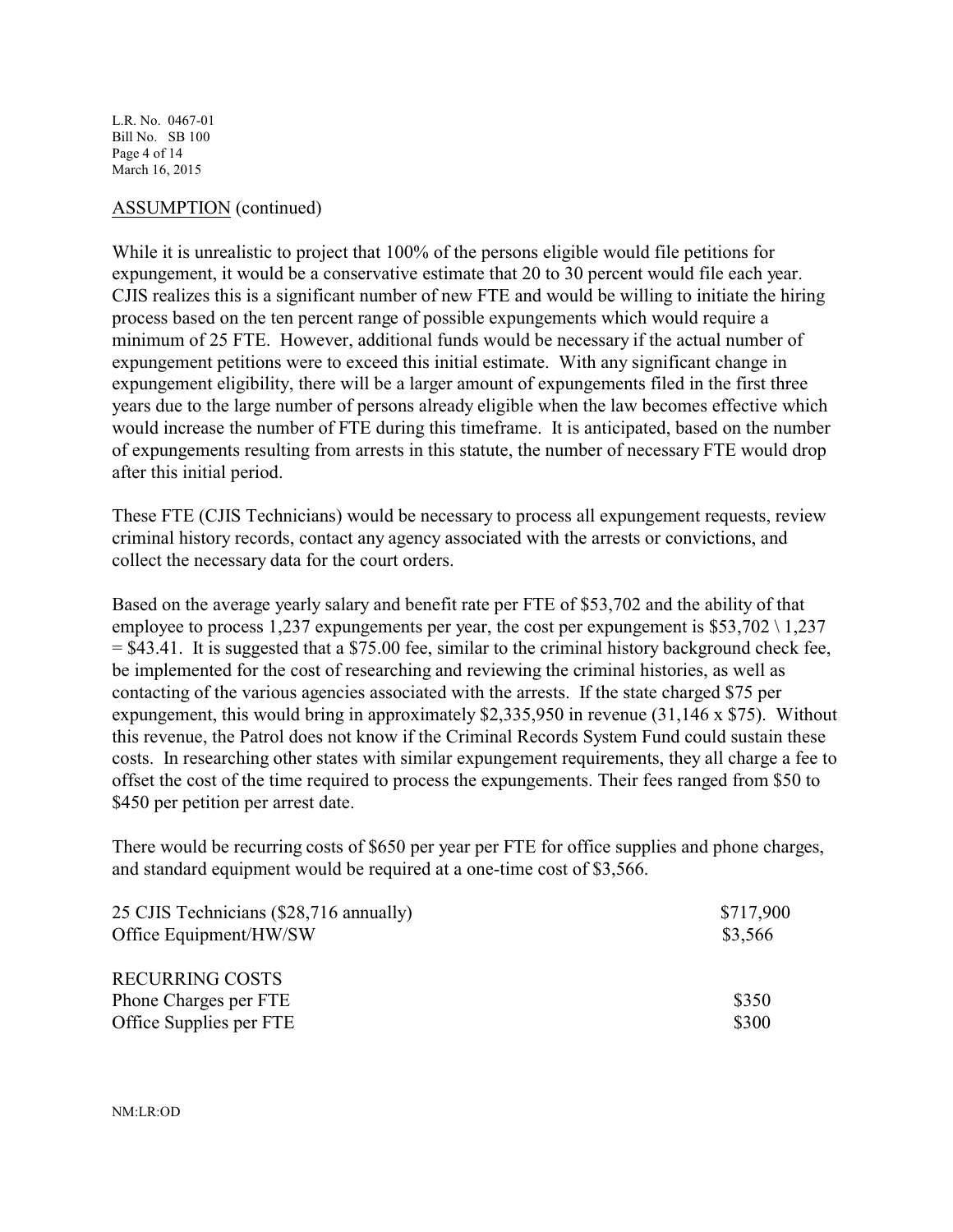L.R. No. 0467-01 Bill No. SB 100 Page 5 of 14 March 16, 2015

#### ASSUMPTION (continued)

Additionally, all arrests made and citations issued by the Patrol are entered into the Patrol's Traffic Arrest System (TAS), which is managed by the Patrol Records Division (PRD). The new statutes included in this legislation would increase the number of eligible expungements from the TAS by several million arrests. The largest number would include those under section 304.010, which includes charges for exceeding the posted speed limit. There are currently 4,577,328 arrest charges under 304.010 in TAS. Approximately 3.38 million of these charges are over ten years old and could potentially qualify for expungement under this new legislation. Given this, if only five percent of the individuals who qualify to have his or her record expunged would submit a petition, there would be approximately 169,000 (3,380,000 x .05) petitions for expungement submitted to PRD and would require 68 FTE. There is an average of 117,281 arrests made each year for violations of 304.010, which provides the potential number of petitions each year after the initial eligible petitions were processed.

1 FTE = 1,856 hours (average work hours per year) x 60 minutes per hour =  $111,360$  minutes per year.

The current average time per petition to log, process, research, review, create related correspondences, and to expunge the information when the order is received is 45 minutes. Therefore, one FTE can handle 2,475 expungements per year = 111,360 / 45.

With the current estimated potential of 3.38 million petitions for expungement upon enactment of this legislation, the following percentages of persons actually requesting an expungement will directly relate to the number of FTE required:

 $1\% = 3,380,000 \text{ x}$ .01 = 33,800 / 2,475 = 13.66 FTE  $5\% = 3,380,000 \text{ x } .05 = 169,000 / 2,475 = 68.28 \text{ FTE}$ 

Given a large segment of the population has received at least one excessive speed citation, it is realistic to assume a significant number of these individuals will file a petition to expunge these records. A conservative estimate would be five percent; however, it is impossible to estimate the number with any certainty. These FTE (Quality Control Clerks) would be necessary to process all expungement requests, review records, contact agencies, and collect the necessary data for the court orders.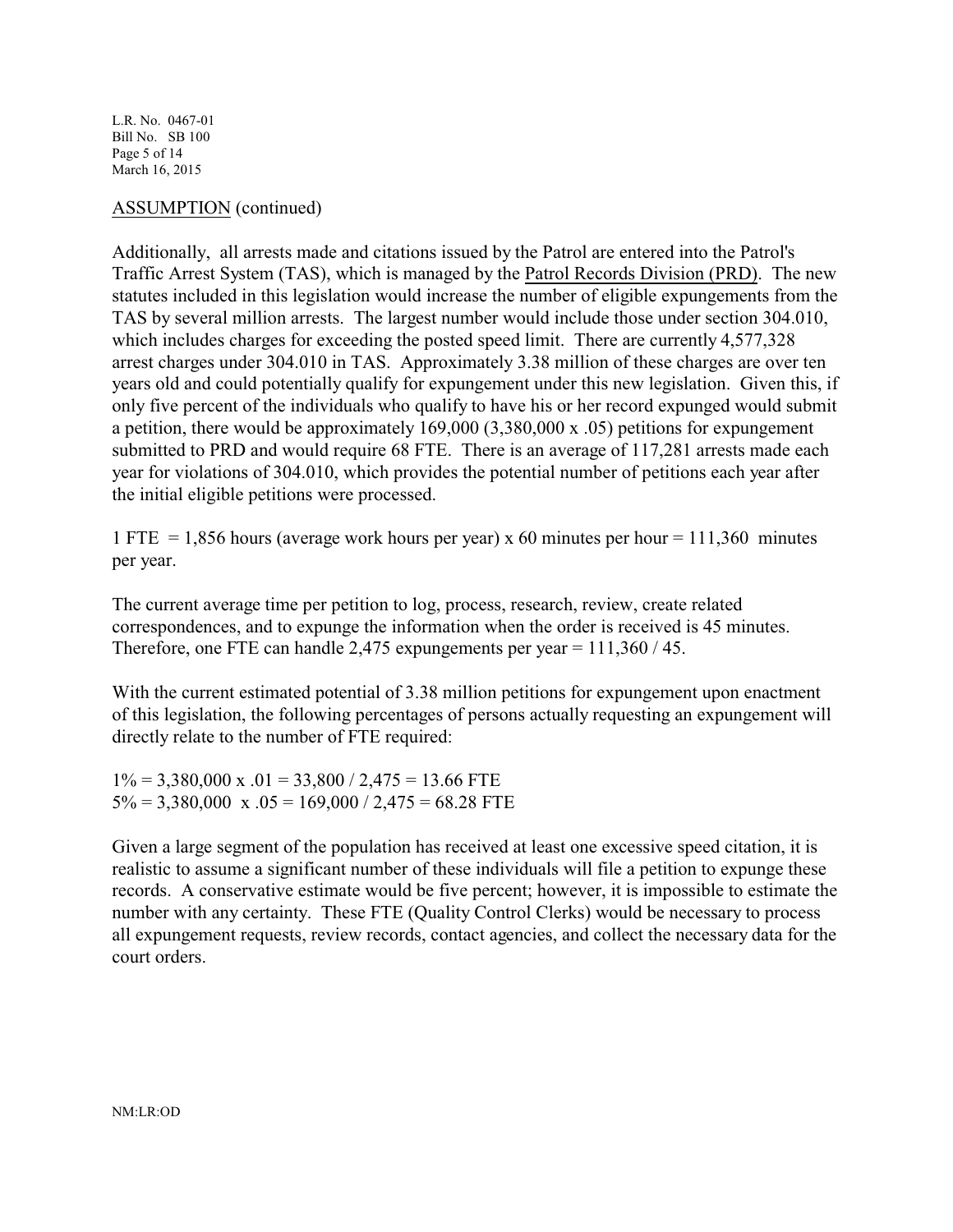L.R. No. 0467-01 Bill No. SB 100 Page 6 of 14 March 16, 2015

#### ASSUMPTION (continued)

Based on the average yearly salary and benefit rate per FTE of \$44,209 and the ability of that employee to process 2,475 expungements per year, the cost per expungement is  $$44,209 \setminus 2,475$  $= $17.86$ . It is suggested that a \$20.00 fee, similar to the criminal history background check fee, be implemented for the cost of researching and reviewing the criminal histories. If the state charged \$20 per expungement, this would bring in approximately \$3,380,000 in revenue  $(169,000 \times $20)$ .

The Patrol Records Division would have to initiate the use of work shifts (sharing work stations) in order to physically accommodate 14 FTE needed to process only 1% of the possible expungements. Processing five percent of the possible expungements would require additional workspace. The physical requirements would increase with the number of FTE required to meet the demand for expungements. There would be recurring costs of \$650 per year per FTE for office supplies and phone charges, and standard equipment would be required at a one-time cost of \$3,566 per FTE.

| 68 Quality Control Clerks (\$985 x 24) | \$1,607,520 |
|----------------------------------------|-------------|
| Office Equipment/HW/SW                 | \$3,566     |
| <b>RECURRING COSTS</b>                 |             |
| Phone Charges per FTE                  | \$350       |
| Office Supplies per FTE                | \$300       |

A significant processing backlog would occur if sufficient FTE are not assigned to accommodate the number of expungements ordered.

The provisions of the bill would require approximately 93 new FTE to process the expungement requests resulting from this legislation. The Patrol would need to rent office space for this additional staff. Per the Office of Administration's Statewide Space Standards, each FTE would require 64 square feet of office space for a total of 5,952 square foot building (64 x 93). The rental cost per square foot is \$14. Therefore, the total yearly cost of renting office space would be \$83,328 (5,952 x \$14). Additionally, there would be janitorial/trash costs of \$1.50 per square foot for a yearly cost of \$8,928 (5,952 x \$1.50). There would also be utility costs of \$2.00 per square foot for a yearly cost of \$11,904 (5,952 x \$2.00). For purposes of this fiscal note, the above mentioned costs have been split accordingly between the two funds involved.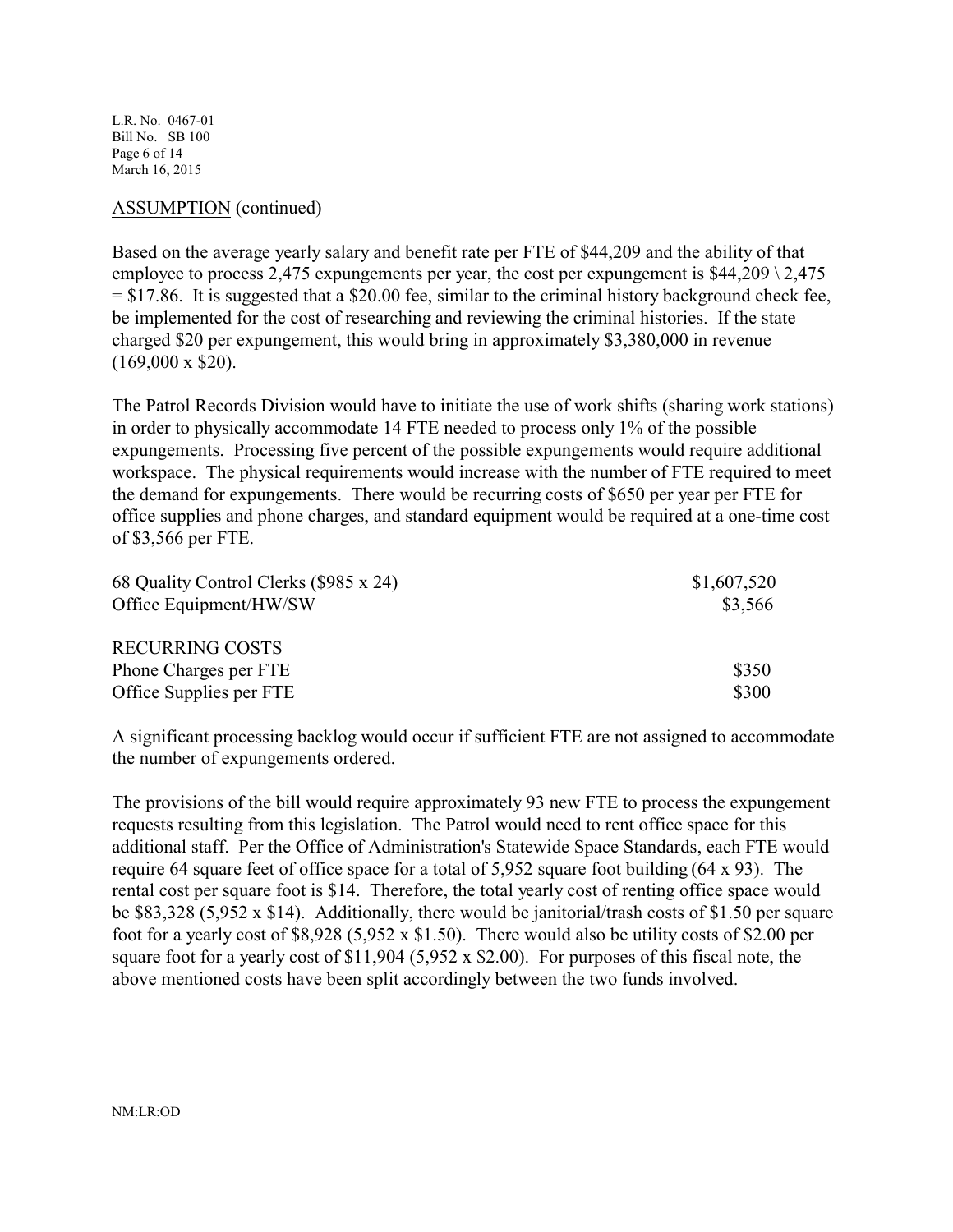L.R. No. 0467-01 Bill No. SB 100 Page 7 of 14 March 16, 2015

#### ASSUMPTION (continued)

**Oversight** inquired DPS/MHP about the FTE and where they would be located. Officials at the DPS/MHP assume the FTE would be located in Jefferson City. Oversight then made some inquiries to the officials at the Office of Administration's Facilities Management and Design Construction about the number of FTE in DPS/MHP's response to see if a new building would need to be considered. Officials at the Office of Administration's Facilities Management and Design Construction assume there would be a need for 21,390 square feet for the 93 FTE. At \$14 a square foot for rent and \$3.50 a square foot for utilities and janitorial supplies, the total cost for the 93 FTE would be \$374, 325. This would be split between the Criminal Records fund and the Highway fund.

Officials at the **Department of Revenue** assume this proposal would require the Department, if named as a party defendant, to honor a court order for expungement a felony offense involving a motor vehicle including tampering, stealing, and property damage or misdemeanor speeding offense. Under these provisions, a person may apply to any court where he or she was found guilty of the felony or misdemeanor offenses to expunge all criminal record or conviction provided that he or she has "not been convicted" of a felony or misdemeanor during the time period specified (excluding any moving traffic violations).

This proposal would likely require the Department to expunge all eligible felony and misdemeanor speeding convictions including the "serious offense" of excessive speeding for CDL holders.

Additionally, this would require the Department, if named as a party defendant, to potentially violate Section 302.347, RSMo, which contains Missouri provisions adopting federal record keeping requirements (49 CFR § Part 384) to report to the CDLIS (Commercial Driver's License Information System) all convictions and license actions committed in any type of vehicle for a CDL holder or those required to hold a CDL. A person may be granted more than one expungement under this section provided that no person shall be granted more than one expungement from the same court.

Administrative Impact - The Department is unable to determine how many court-order expungements will be received. A Revenue Processing Tech I can process 50 court-ordered expungements per day. If we receive 50 per day, the Department will require one FTE to process the additional court-ordered expungements. If the volume exceeds 50 per day, additional FTE will be required and requested through the appropriations process.

One Revenue Processing Tech (A10/L) \$21,990 (10 months)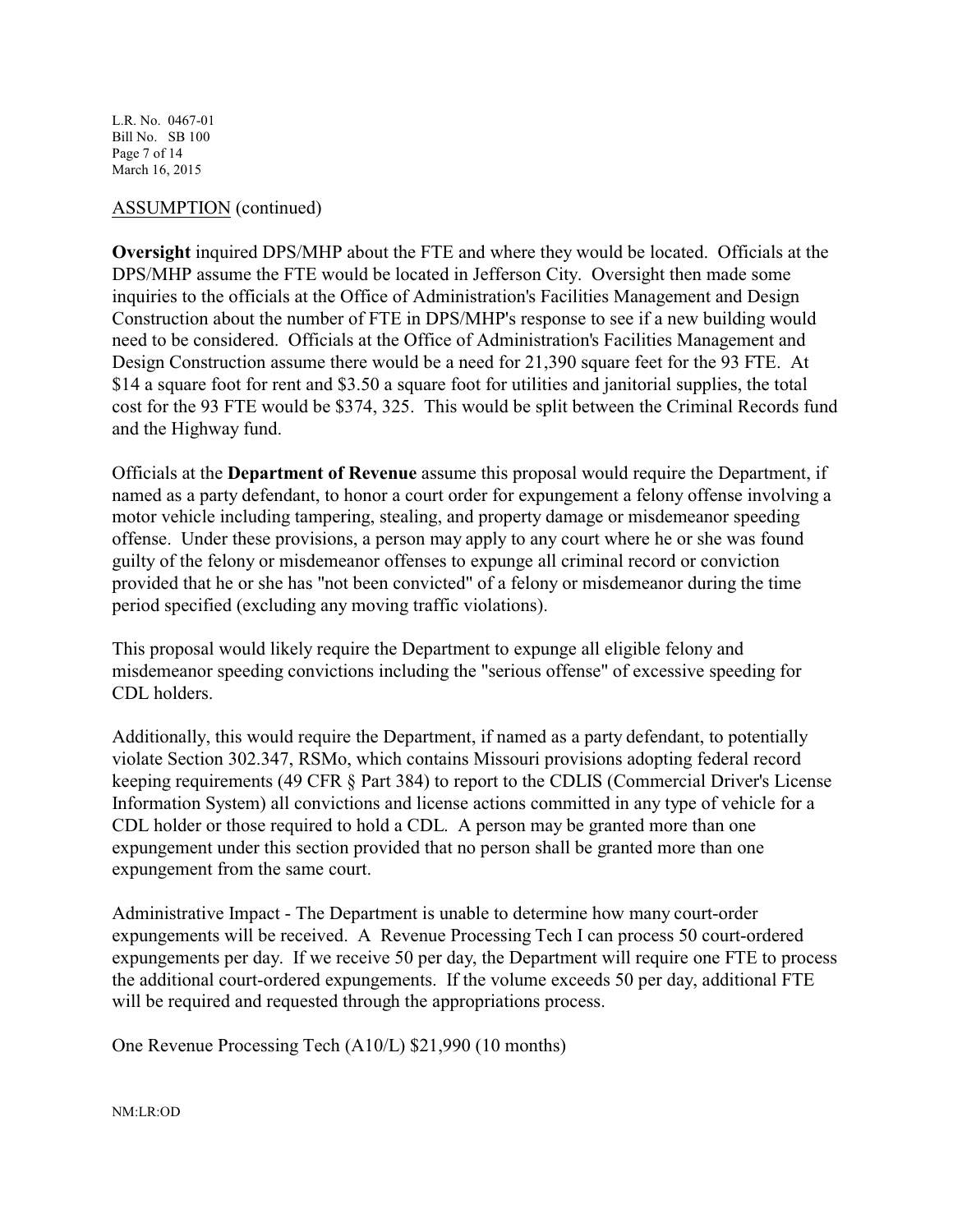L.R. No. 0467-01 Bill No. SB 100 Page 8 of 14 March 16, 2015

ASSUMPTION (continued)

 $FY2016 Total = $21,990$ FY2017 Total =  $$26,652$  $FY2018 Total = $26,918$ 

Programming changes and testing of the Missouri Driver License (MODL) system will be required to:

Allow the Driver License Bureau to expunge:

Any conviction as required by court order; and

Any suspension, revocation, or disqualification as a result of the conviction(s) being expunged.

Program requirements and testing for expungements:

The Driver License Bureau estimates 320 hours of system testing and training by one Administrative Analyst I;

The Driver License Bureau estimates 320 hours of system testing and training by one Management Analysis Specialist II; and

Maintain records on which court granted the expungement so more than one is not granted by the same court.

Make updates to the following: Internal staff procedures;

Correspondence letters; and Department's website.

Train internal staff.

Review administrative rules for possible revisions.

| FY16(DLB)                          |                                                    |
|------------------------------------|----------------------------------------------------|
| Administrative Analyst I -         | 320 hrs @ \$25 (1 $\frac{1}{2}$ ) per hr = \$8,000 |
| Management Analyst Specialist II - | 320 hrs @ \$23 per hr = \$7,360                    |
| Revenue Band Manager I -           | 160 hrs @ \$25 per hr = \$4,000                    |
|                                    | Total=\$19,360                                     |

**Oversight** assumes the Revenue Processing Technician would start at an annual salary of \$23,508 per year and has reflected fiscal impact of the recalculation in the fiscal note.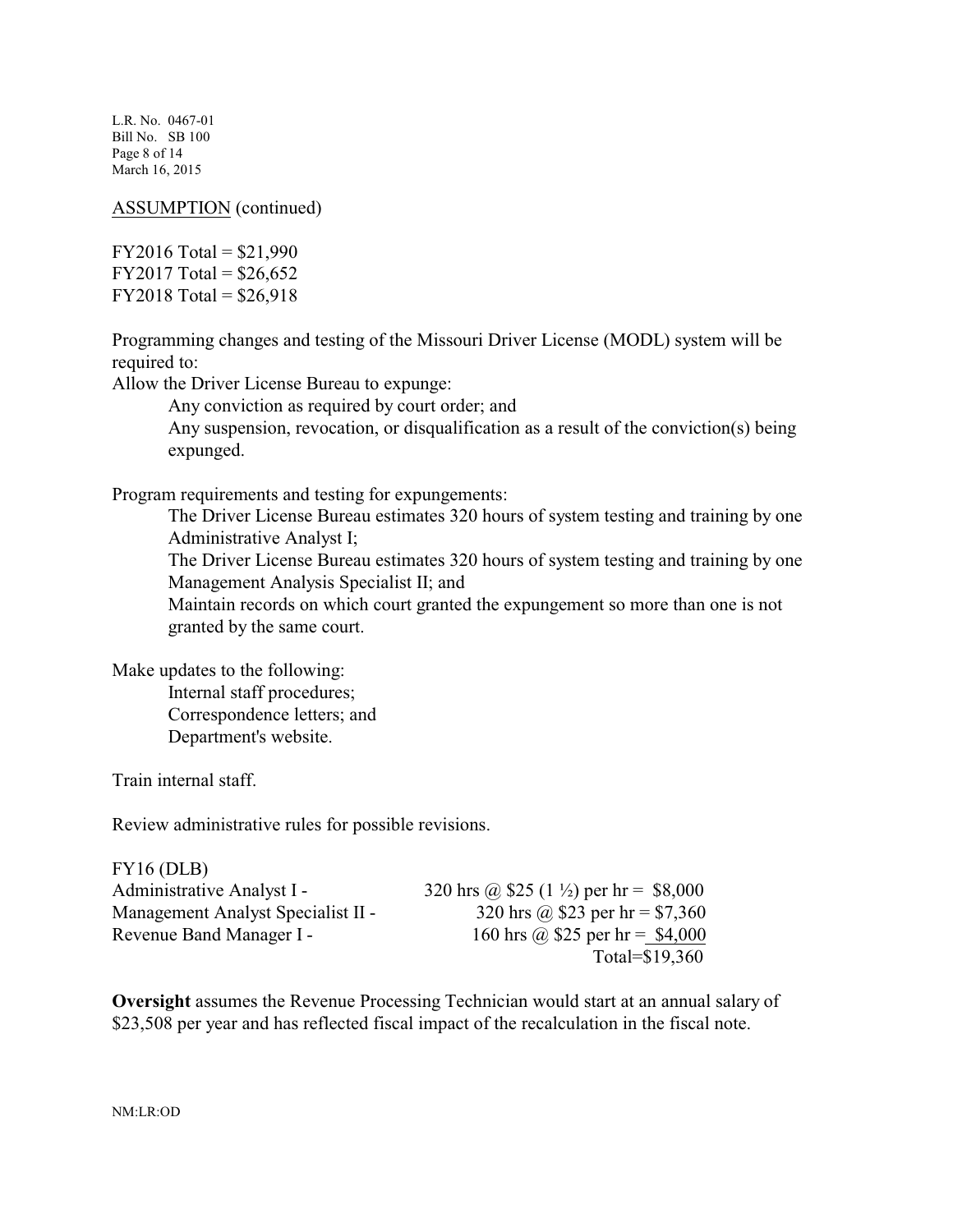L.R. No. 0467-01 Bill No. SB 100 Page 9 of 14 March 16, 2015

ASSUMPTION (continued)

The following changes will need to be made by the DOR Personnel Service Bureau:

| FY 16 (PSB)                                    |                       |
|------------------------------------------------|-----------------------|
| Update web page - Administrative Analyst III   | 10 hrs @ $$23 = $230$ |
| Update forms - Management Analysis Spec I      | 40 hrs @ $$21 = $840$ |
| Update procedures - Management Analysis Spec I | 40 hrs @ $$21 = $840$ |
|                                                | Total = $$1,910$      |

OA-ITSD estimates a cost of 1,036.8 hours at \$75 per hour for a total of \$77,760.

If a court-ordered expungement is received for a conviction involving the operation of a commercial vehicle or by a commercial driver license holder, the state of Missouri could be found to be in noncompliance based on the following federal regulations: Title 49 part 384 section 384.225, Title 49 part 384 section 384.226, Title 49 part 383 section 383.51 and Title 49 part 384, section 384.231.

If a court-ordered expungement is received for an offense involving the use of a commercial or noncommercial motor vehicle by a CDL holder or a person required to have a CDL and a state is found to be in noncompliance, federal highway funds are subject to a reduction or could be withheld. The first year of non-compliance resulting in 4% reduction (approximately \$31) million), and each subsequent year subject to an 8% reduction (approximately \$62 million). Missouri may lose the ability to issue CDLs if not compliant.

**Oversight** inquired the Missouri Department of Transportation (MoDOT) about the issue of being out of compliance with the federal highway fund. MoDOT is currently working with the Federal Highway Administration in getting a response to this issue and will respond to Oversight's request once it is available. Due to the uncertainty if this proposal would put Missouri out of compliance, Oversight will reflect the possibility as an impact of \$0 or (\$31,000,000) in FY16 and \$0 or (\$62,000,000) in FY17 and FY18 to the federal highway fund.

Officials at the **Office of the State Courts Administrator (OSCA)** assume the proposed legislation expands the list of offenses eligible for expungement and requires courts to accept certain petitions for expungement under seal and to close hearings on those petitions. During the past five years there was an average of 22,299 non-violent felony offenses and 160,780 misdemeanor non-violent offenses disposed by guilty outcome.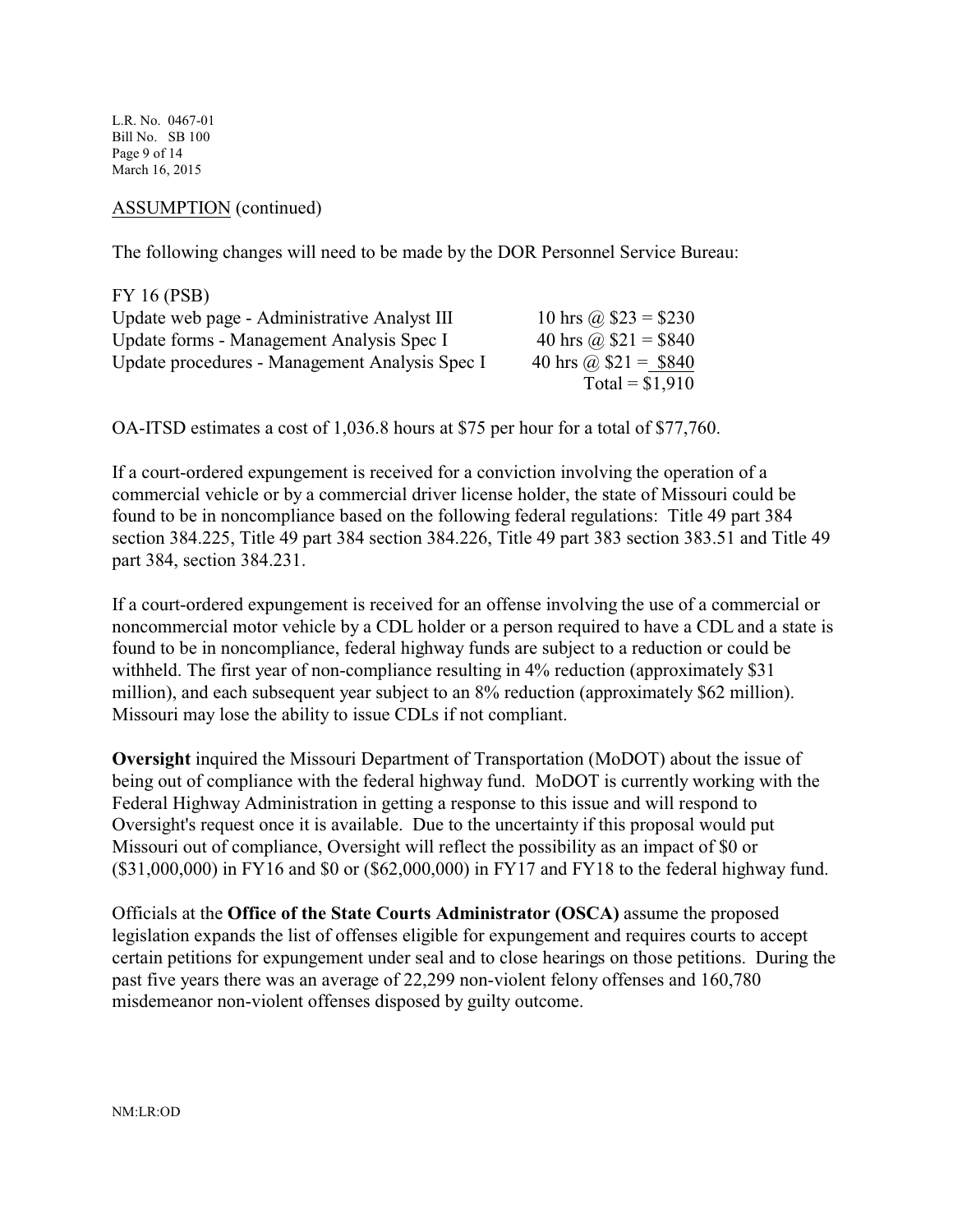L.R. No. 0467-01 Bill No. SB 100 Page 10 of 14 March 16, 2015

#### ASSUMPTION (continued)

Based upon our clerical weighted workload statistics, it would take 324 minutes or 5.4 hours to process the non-violent felony offenses, 73 court clerk FTE and 122 minutes or 2.03 hours, 200 court clerk FTE, to process the misdemeanor non-violent offenses. In FY16 we estimate the cost will be \$0 to \$8,176,565.

**Oversight** inquired of the OSCA and assumes the 273 FTE are not additional, but existing FTE. There would be a one-time cost in FY 2016 as outlined in OSCA's response. Then the costs going forward in FY 2017 and 2018 would be in OSCA's budget or appropriation.

Using MHP's estimates, Oversight also assumes the average expungements each year could be up to  $200,146$  (31,146 + 169,000). Therefore, Oversight will reflect \$20,014,600 in revenue each year based on §488.650 allowing a surcharge of \$100 to the General Revenue Fund per expungement.

Officials at the **Department of Corrections (DOC)** assume the legislation may cause an increase in workload for Institutional Records Office Staff as it expands the list of offenses for which an individual can request expungement. Expunging these records for the specified offenses through destruction, redacting or removal (electronic) will result in an increase in workload for our Institutional Records Officers, as they are the custodian of records for our offender files. This could also affect records kept at Probation and Parole Offices. While it represents an increase in workload, it is not anticipated that petitions for expungement will occur often enough to significantly impact the DOC.

While the department assumes a \$0 impact, the use of expungement by offenders is unknown. Also, the exact records to be expunged are not clearly defined. There is some concern for tracking previous medical, mental health, substance abuse treatment and education records should the offender return to supervision by the department.

If there should be a significant number of additional requests for expungement or a significant expansion in the number of offenses that could be expunged, it could result in additional costs to the DOC.

Officials at the **Office of the Attorney General (AGO)** assume the proposal expands the number of instances in which certain criminal records may be expunged. The AGO assumes costs associated with the proposal can be absorbed with existing resources, but will seek additional appropriation if the number of records it is required to locate and expunge increases significantly.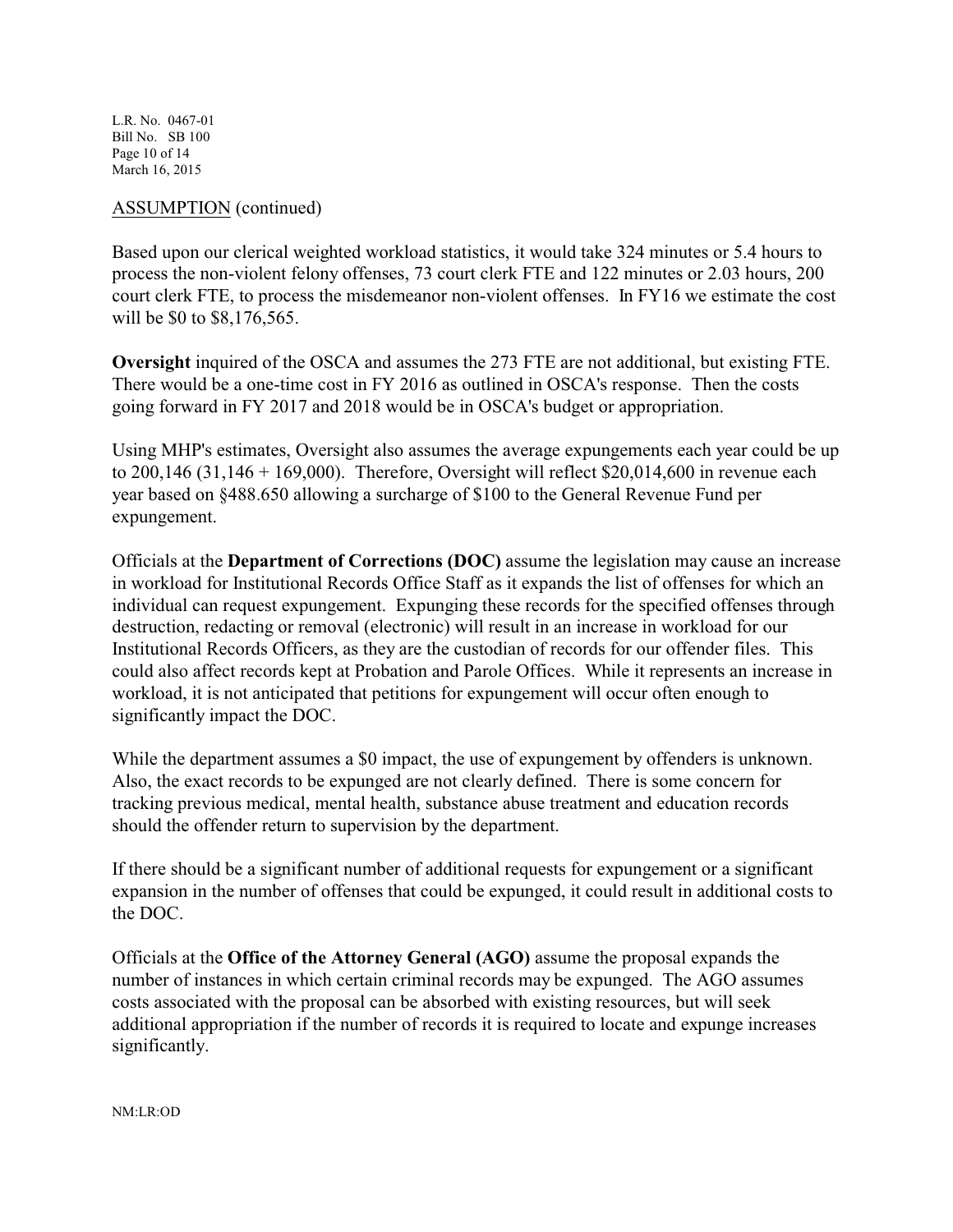L.R. No. 0467-01 Bill No. SB 100 Page 11 of 14 March 16, 2015

## ASSUMPTION (continued)

Officials at the **Missouri Department of Transportation**, the **Office of the State Public Defender** and the **Office of Prosecution Services** each assume no fiscal impact to their respective agencies from this proposal.

| FISCAL IMPACT - State Government       | FY 2016<br>$(10 \text{ Mo.})$ | FY 2017       | FY 2018       |
|----------------------------------------|-------------------------------|---------------|---------------|
| <b>GENERAL REVENUE</b>                 |                               |               |               |
| Revenue - Office of State Court        |                               |               |               |
| Administrators - surcharge on          | $Up$ to                       | $Up$ to       | $Up$ to       |
| expungement from §488.650              | \$20,014,600                  | \$20,014,600  | \$20,014,600  |
| Costs - OSCA - staff needed to process | \$0 or (Up to                 | \$0 or (Up to | \$0 or (Up to |
| the expungement of records             | \$8,176,565                   | \$8,176,565   | \$8,176,565   |
| <b>Costs - Department of Revenue</b>   |                               |               |               |
| <b>Personal Service</b>                | $(\$40,860)$                  | $(\$23,743)$  | $(\$23,981)$  |
| <b>Fringe Benefits</b>                 | (\$10,188)                    | (\$12,348)    | (\$12,471)    |
| Equipment and Expense                  | $(\$84,072)$                  | $(\$870)$     | $(\$890)$     |
| <b>Total Costs - DOR</b>               | (\$135,120)                   | $(\$36,961)$  | $(\$37,342)$  |
| FTE Change - DOR                       | 1 FTE                         | 1 FTE         | 1 FTE         |
| <b>ESTIMATED NET EFFECT ON</b>         | Up to                         | Up to         | Up to         |
| <b>GENERAL REVENUE</b>                 | <u>\$11,702,915</u>           | \$11,801,074  | \$11,800,693  |
| Estimated Net FTE change for General   |                               |               |               |
| Revenue                                | 1 FTE                         | 1 FTE         | 1 FTE         |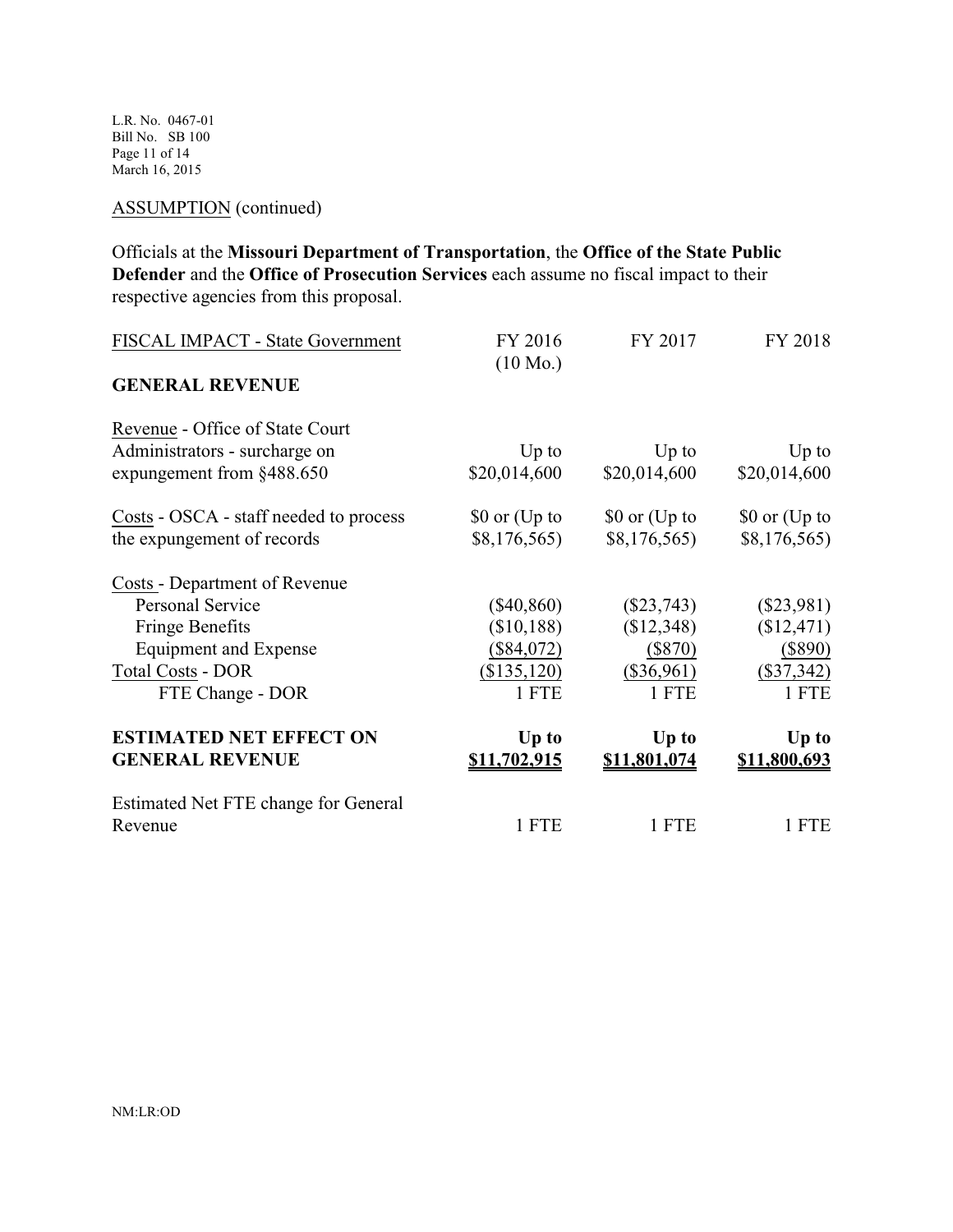L.R. No. 0467-01 Bill No. SB 100 Page 12 of 14 March 16, 2015

| FISCAL IMPACT - State Government<br>(continued) | FY 2016<br>$(10 \text{ Mo.})$ | FY 2017              | FY 2018         |
|-------------------------------------------------|-------------------------------|----------------------|-----------------|
| <b>CRIMINAL RECORDS FUND</b>                    |                               |                      |                 |
| Cost - DPS/MHP                                  |                               |                      |                 |
| <b>Personal Service</b>                         | $(\$598,250)$                 | $(\$725,079)$        | $(\$732,330)$   |
| <b>Fringe Benefits</b>                          | $(\$520,537)$                 | $(\$630,891)$        | $(\$637,200)$   |
| <b>Equipment and Expense</b>                    | (\$102,692)                   | (\$16,657)           | (\$17,073)      |
| Office Space/Janitorial/Utilities               | $(\$83,880)$                  | (\$103,172)          | (\$105,752)     |
| <b>Total Costs - DPS/MHP</b>                    | (\$1,305,359)                 | (\$1,475,799)        | (\$1,492,355)   |
| FTE Change - DPS/MHP                            | 25 FTE                        | <b>25 FTE</b>        | 25 FTE          |
| <b>ESTIMATED NET EFFECT ON</b>                  |                               |                      |                 |
| <b>CRIMINAL RECORDS FUND</b>                    | $($ \$1,305,359)              | <u>(\$1,475,799)</u> | $(\$1,492,355)$ |
| Estimated Net FTE Change for Criminal           |                               |                      |                 |
| <b>Records Fund</b>                             | 25 FTE                        | <b>25 FTE</b>        | <b>25 FTE</b>   |
| <b>HIGHWAY FUNDS</b>                            |                               |                      |                 |
| Cost - DPS/MHP                                  |                               |                      |                 |
| <b>Personal Service</b>                         | (\$1,339,600)                 | (\$1,623,595)        | \$1,639,831)    |
| <b>Fringe Benefits</b>                          | (\$1,165,586)                 | (\$1,412,690)        | (\$1,426,817)   |
| <b>Equipment and Expense</b>                    | $(\$279,321)$                 | $(\$45,305)$         | $(\$46,438)$    |
| Office Space/Janitorial/Utilities               | (\$228,058)                   | $(\$280,511)$        | $(\$287,523)$   |
| <b>Total Costs - DPS/MHP</b>                    | $(\$3,012,565)$               | $(\$3,362,101)$      | $(\$3,400,609)$ |
| FTE Change - DPS/MHP                            | <b>68 FTE</b>                 | <b>68 FTE</b>        | <b>68 FTE</b>   |
| <b>ESTIMATED NET EFFECT ON</b>                  |                               |                      |                 |
| <b>HIGHWAY FUNDS</b>                            | $(\$3,012,565)$               | $(\$3,362,101)$      | $(\$3,400,609)$ |
| Estimated Net FTE Change for Highway            |                               |                      |                 |
| Funds                                           | 68 FTE                        | 68 FTE               | 68 FTE          |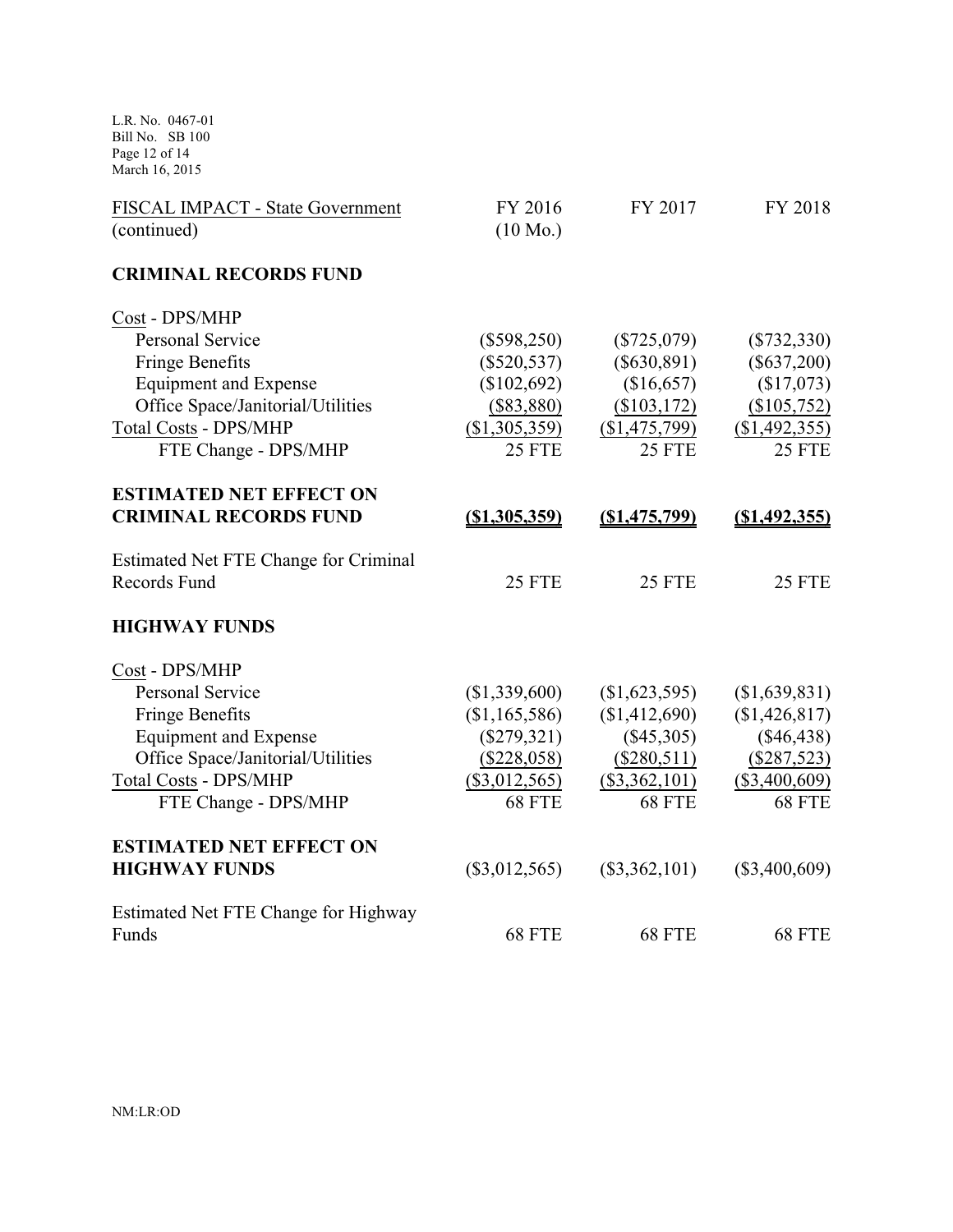L.R. No. 0467-01 Bill No. SB 100 Page 13 of 14 March 16, 2015

| FISCAL IMPACT - State Government<br>(continued)                                                          | FY 2016<br>$(10 \text{ Mo.})$ | FY 2017                     | FY 2018                     |
|----------------------------------------------------------------------------------------------------------|-------------------------------|-----------------------------|-----------------------------|
| <b>FEDERAL FUNDS</b>                                                                                     |                               |                             |                             |
| Loss - DOR - potential loss of federal<br>highway funding if proposal puts<br>Missouri out of compliance | \$0 or<br>$(\$31,000,000)$    | \$0 or<br>$(\$62,000,000)$  | \$0 or<br>$(\$62,000,000)$  |
|                                                                                                          |                               |                             |                             |
| <b>ESTIMATED NET EFFECT TO</b><br><b>FEDERAL FUNDS</b>                                                   | \$0 or<br>(S31,000,000)       | \$0 or<br>$($ \$62,000,000) | \$0 or<br>$($ \$62,000,000) |
| FISCAL IMPACT - Local Government                                                                         | FY 2016<br>$(10 \text{ Mo.})$ | FY 2017                     | FY 2018                     |

#### FISCAL IMPACT - Small Business

No direct fiscal impact to small businesses would be expected as a result of this proposal.

#### FISCAL DESCRIPTION

Under current law, records relating to certain felony and misdemeanor offenses may be expunged by petition to the circuit court in which the person was found guilty. This act expands the list of offenses eligible for expungement to include possession of a controlled substance or imitation controlled substance, criminal nonsupport, first degree tampering, first degree property damage, stealing offenses, misdemeanor speeding offenses, and the Class A misdemeanor of peace disturbance. In addition, this act specifies that, when a petitioner requests the expungement of records that have been closed because the person received a suspended imposition of sentence, the court must accept the petition under seal and the hearing is only open to the named defendants.

This legislation is not federally mandated, would not duplicate any other program and would not require additional capital improvements or rental space.